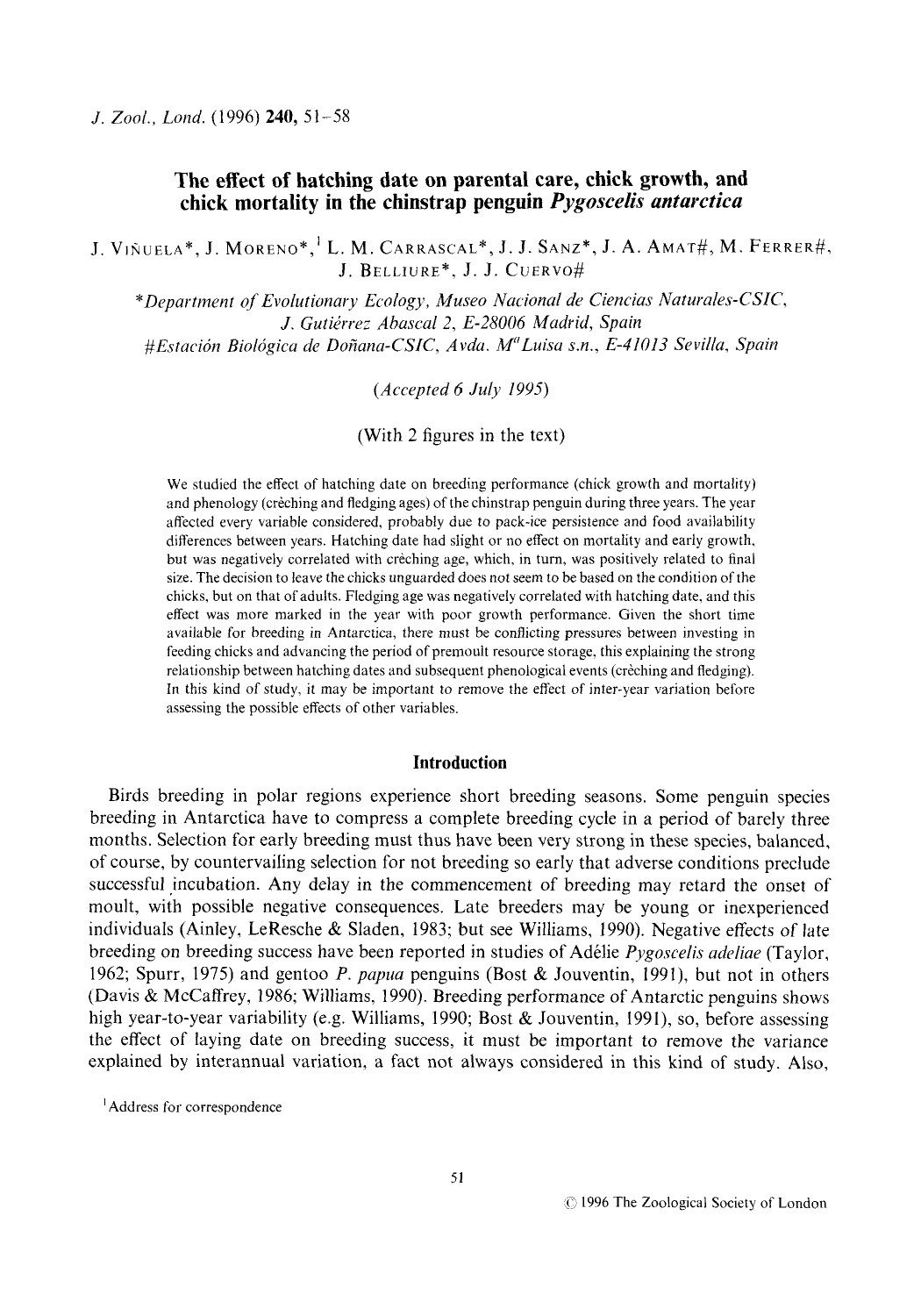crèching and fledging ages have been shown to be variable between years (Williams, 1990), and to depend on hatching date (Taylor, 1962).

In the present study, we have focused on the variation in the breeding biology of the chinstrap penguin *Pygoscelis antarctica*, the least studied of the Antarctic penguins. Hatching dates, creching ages and fledging ages have been recorded during three years, and chick growth and mortality have been quantified in a chinstrap rookery on Deception Island, South Shetlands. The aim has been to explore interannual variability in these parameters and to detect yearindependent associations between hatching date and chick growth, patterns of parental care, and breeding success.

#### **Methods**

The study was conducted at the Vapour Col chinstrap rookery (20,000 breeding pairs) on Deception Island. South Shetlands (63 00'S, 60 40'W) during the austral summers of 1991/92, 1992/93, and 1993/94 (hereatter 1991, 1992, and 1993, respectively). In the first breeding season, we undertook an intensive study of chick growth and mortality on a small sample of families, while in the next two years we concentrated on fewer sequential measurements, so that the number of nests surveyed could be substantially increased. At the end of incubation. we marked 30 nests in 1991. 99 nests in 1992, and 75 nests in 1993 with numbered sticks. Marked nests were part of a large colony in 1991 ( $>$  500 nests), while in the other 2 years we studied the same colony of 150 pairs. Both colonies were separated by 1500 m. Nests occupied different locations with respect to the colony edge. Only nests with the modal clutch size of 2 eggs were included. Adults were banded nith metal flipper bands (standard 34 x **17** nim penguin bands produced by Lambournes Ltd., Solihull, UK). The presence of banded individuals in the study colony in 1993 was noted. To study the interannual constancy in hatching date and creching age, we used the same paired individuals breeding in the years 1992 and 1993.

We tried to visit nests daily before hatching of the chicks. When chicks hatched between visits which were more than one day apart, we estimated hatching dates from a regression model of flipper length (mm) on age ((no. of days after hatching): flipper =  $30.3 + 3.9 \times age.$  **I** = 0.999). As hatching is normally asynchronous in this species (modal asynchrony  $= 1$  day. Moreno *et al.*, 1994), we used the date of the first chick to hatch **;IS** thc Iiatchitig *ciait.* of thc brood. Siblings **itere** marked at harcliing below the flipper with an indelible felt pen for individual recognition, and weighed and measured at 14-15 days of age. On periodic visits after that age (daily whenever possible), we recorded if chicks were accompanied by a guarding parent or if they had been left alone. The difference between the first date on which chicks were seen without their parent and hatching date will bs hereafter called the creching **ape** of the family. Beforc the formation of criches, chicks were banded with numbered metal flipper bands. Capturing each chick at a specific age in crèches involves daily visits during a prolonged period, with the attending disruption due to chick localization and capture. To avoid this type of disturbance, all banded chicks were weighed and measured during a few round-ups at dates selected to try to catch as many of them as possible at the age of 45 days. The age of the different broods Jitkred due **to** thc non-selective capture method. Sample size was thus reduced to those broods in which average chick age ranged between 43 and 48 days. This age was referred to as 45 days. There was no significant difference between years in the mean age of the chicks captured in creches  $(P > 0.1)$ .

When analysing chick growth, we have not used growth curve analysis because of the low number of sequential measurements (ages of 15 and 45 days). Instead, the increment in measurements was divided by the number of days elapsed as a rough estimate of growth rate before 15 days of age, when growth rate is nearly linear. To estimate growth after crèching, we have considered chick mass and flipper length at 45 days of age (there was no correlation between mass or flipper length and age for the range of 43-48 days,  $P > 0.1$ . Owing to our absence from the rookery on certain days during the fledging period, the presence/ absence of some chicks could not be ascertained with enough precision to allow estimation of fledging dates. Fledging age refers to the oldest age at which a certain banded chick was observed in the study colony.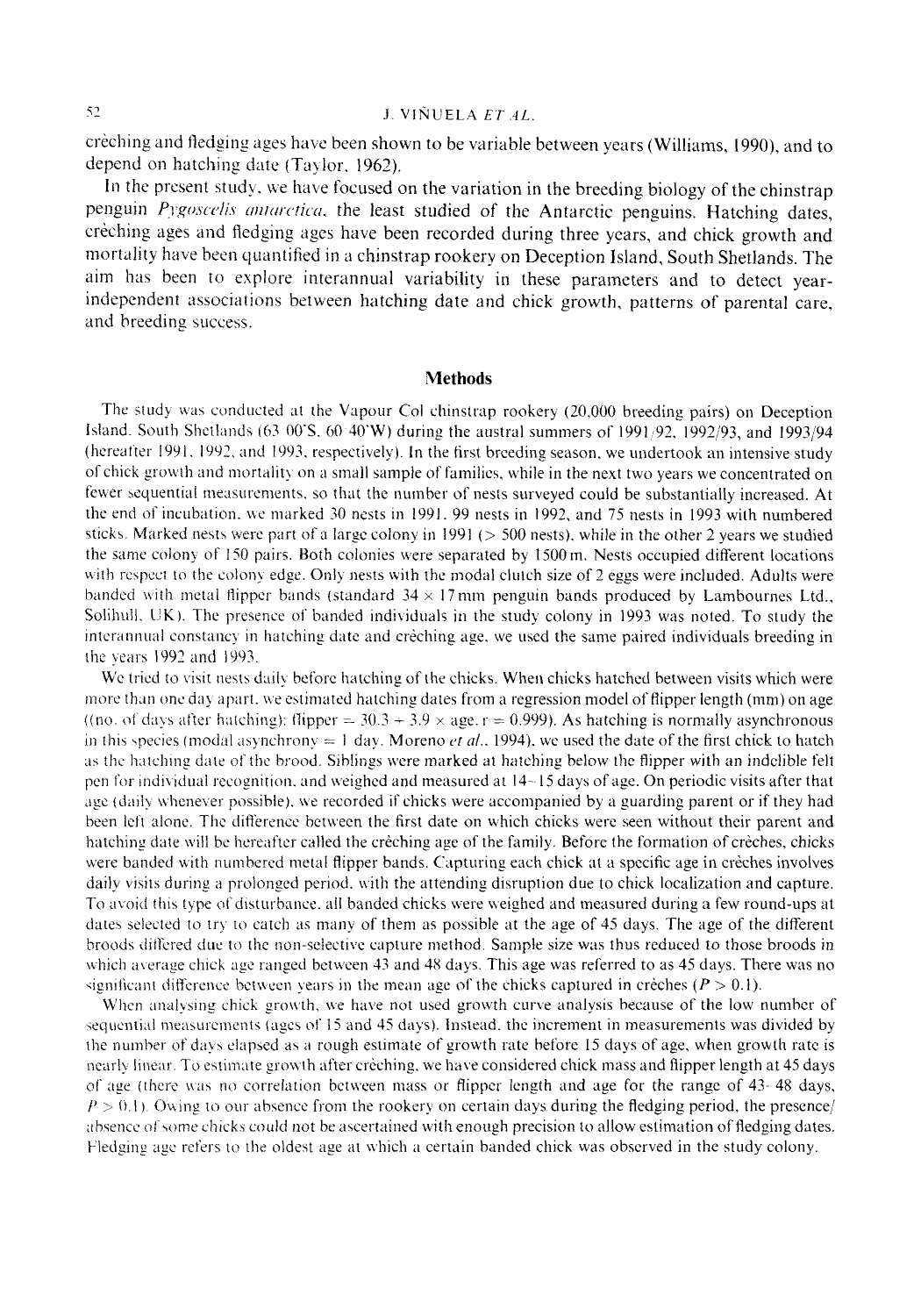**TARLE 1** 

|                                            | 1991               |       | 1992             |        |       | 1993             |           |       |            |
|--------------------------------------------|--------------------|-------|------------------|--------|-------|------------------|-----------|-------|------------|
|                                            | $\bar{\mathbf{x}}$ | S.E.  | $\boldsymbol{n}$ | Ŷ.     | S.E.  | $\boldsymbol{n}$ | $\bar{x}$ | S.E.  | $_{\rm H}$ |
| Hatching date                              | 24.6               | 0.45  | 30               | 22.3   | 0.24  | 99               | 24.2      | 0.33  | 75         |
| Guard phase growth rates<br>Mass $(g/day)$ | 52.9               | 2.46  | 30               | 68.9   | 0.84  | 99               | 66.2      | 0.99  | 66         |
| Flipper length $(mm/day)$                  | 5.9                | 0.13  | 30               | 6.6    | 0.05  | 99               | 6.1       | 0.06  | 66         |
| Crèching age (days)                        | 27.9               | 0.72  | 30               | 35.0   | 0.32  | 99               | 30.3      | 0.36  | 75         |
| Body mass (g) at age 45                    | 2453.9             | 82.39 | 19               | 3201.0 | 32.67 | 84               | 3372.4    | 73.81 | 31         |
| Flipper length (mm) at age 45              | 182.2              | 2.13  | 19               | 191.5  | 0.61  | 84               | 191.6     | 0.86  | 31         |
| Chicks per nest at age 45                  | 1.5                | 0.11  | 30               | 1.6    | 0.06  | -99              | 1.87      | 0.04  | 75         |
| Fledging age (days)                        | 57.4               | 1.19  | 7                | 53.1   | 0.28  | 29               | 55.0      | 0.58  | 13         |

*Breeding parameters of chinstrap penguins at Deception Island during three consecutive reproductive seasons.*  $\bar{x}$ *: mean; S.E:* standard error; n: sample size. Values under the same line are not significantly different ( $P > 0.05$  in Tukey HSD a posteriori  $tests$ *)*  $Date$   $I = December$ *l* 

The mortality of marked or banded chicks due to parental desertion, starvation, or skua *(Catharacta skuo)* predation (Moreno *et al.,* 1994) was recorded on each visit. The surroundings of the study colonies were carefully searched for dead chicks. According to our experience, skuas consume chicks of crèche age close to the natal colonies and always leave skeletons and flippers untouched. In 1991, we checked the effects on chick mortality of our frequent visits to the studied nests in a distant part of the colony which was only visited at weekly intervals. No significant effect of our disturbance on chick survival was noted (Moreno *et a/.,* 1994). Chick survival was square root transformed for parametric analyses.

Statistical analyses employed were Pearson correlations, and one-way ANOVAs, ANCOVAs and 2-way ANCOVAs, after checking for normality and homoscedasticity. When not presented, interactions between covariates and factors were not significant.

#### **Results**

Hatching date, pooling years, ranged from 15-31 December (median date: 22 December). Hatching dates significantly differed among years  $(ANOVA, F_{2,201} = 15.69, P < 0.001, 13.5\%$  of the variation accounted for by year; Table I), mainly due to the early hatching dates in 1992 (Table **I).** Therefore, in the subsequent analyses, we test the effect of hatching date on the remaining dependent variables controlling for the effect of year.

Hatching dates of the same 37 pairs breeding consecutively in 1992 and 1993 were highly correlated ( $r = 0.58, P < 0.001$ ). The same result was obtained for creaching age for the same years ( $r = 0.44$ ,  $P = 0.008$ ), but the correlation disappeared when removing the effect of hatching date on crèching age ( $r = 0.24, P = 0.17$ ).

Mass growth rate in the guard phase was affected by year  $(F_{2,191} = 32.38, P < 0.001, 25.3\%$  of the variation accounted for by year; Table I), but not by hatching date **(ANCOVA,**   $F_{1,191} = 0.04, P = 0.84$ ). Flipper length growth rate was also significantly affected by year  $(F_{2,191} = 18.54, P < 0.001, 15.9\%$  of the variation accounted for by year; Table I), and was negatively correlated with hatching date  $(F_{1,191} = 5.23, P = 0.02,$  standardized regression coefficient  $= -0.15$ ; year by hatching date interaction:  $F_{2,189} = 2.99$ ,  $P = 0.06$ ).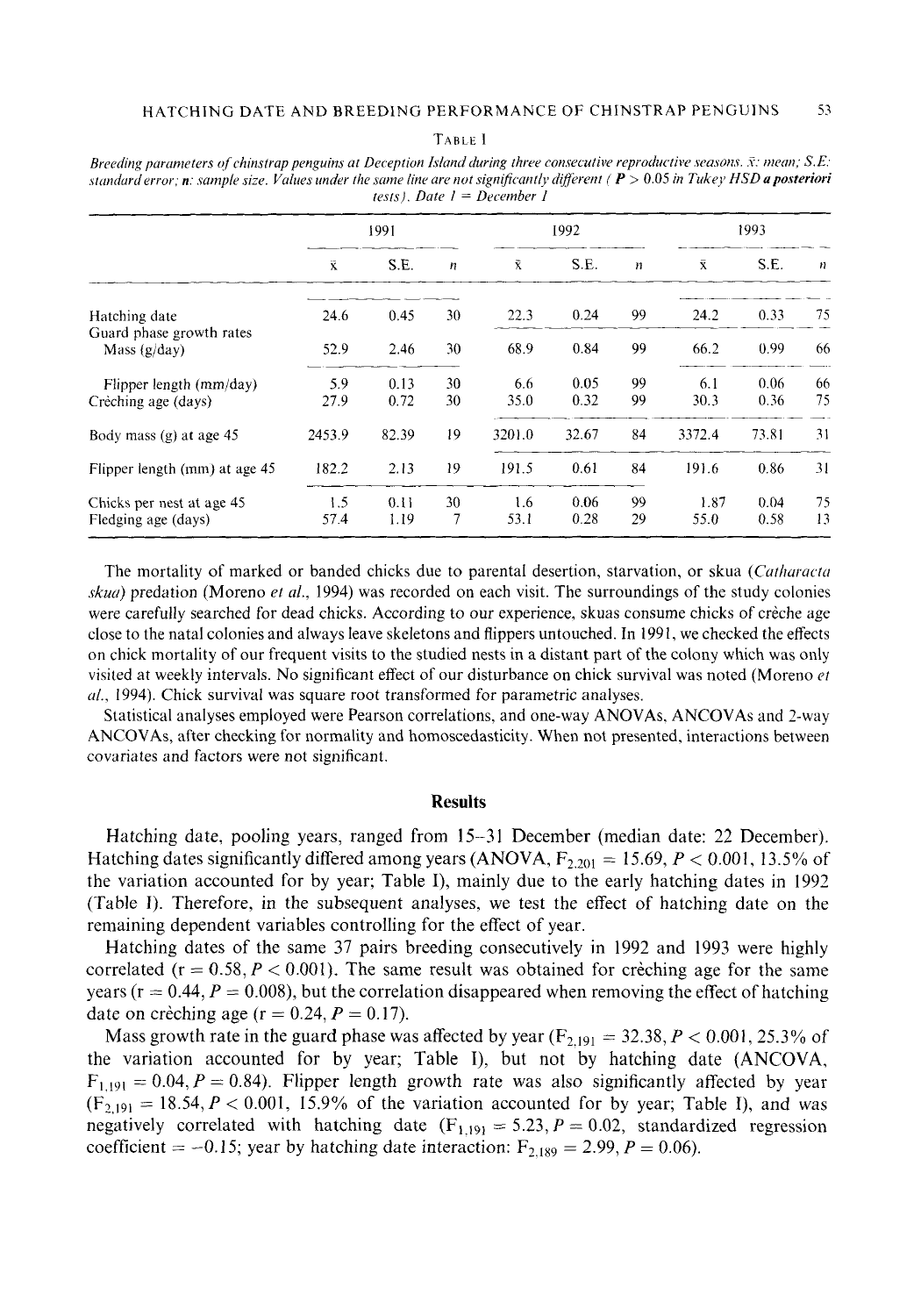#### TABLE II

| ANCOVA of crèching age on year, with hatching date, chick mass, and flipper length growth rates during the guard phase as |             |  |  |  |
|---------------------------------------------------------------------------------------------------------------------------|-------------|--|--|--|
|                                                                                                                           | covariates. |  |  |  |

|                                      |       | d.f   |         |  |
|--------------------------------------|-------|-------|---------|--|
| Year                                 | 37.58 | 2.189 | < 0.001 |  |
| Covariates                           | 21.34 | 3.189 | < 0.001 |  |
| Hatching date                        | 60.99 | 1.189 | < 0.001 |  |
| Mass growth rate                     | 1.06  | 1.189 | 0.304   |  |
| Flipper length growth rate           | 0.24  | 1.189 | 0.625   |  |
| Interaction year $\times$ Covariates | 1.57  | 6,183 | 0.158   |  |

Crèching age different among years (Tables I and II; 22.9% of the variation accounted for by year), and was strongly and negatively correlated with hatching date (standardized regression coefficient  $= -0.41$ ; Fig. 1), but it was not significantly related to mass and flipper length growth rates during the guard phase (Table II). The slopes of the regressions of creching age on hatching date did not differ significantly among years (Fig. 1,  $F_{2,198} = 1.41, P = 0.25$ ). Body mass at age 45 (Table I) significantly differed among years ( $F_{2,130} = 33.16$ ,  $P < 0.001$ , 34.4% of the variation accounted for by year), and was positively related to creching age  $(F_{1,130} = 10.25, P = 0.002;$ standardized crèching regression coefficient =  $0.32$ ; year by age interaction:  $F_{2,128} = 0.11$ ,  $P = 0.90$ ), but not with hatching date  $(F_{1,130} = 2.62, P = 0.11)$ . Flipper length at the same age (Table I) also significantly differed among years ( $F_{2,130} = 9.49$ ,  $P < 0.001$ , 9.1% of the variation accounted for by year), but was neither correlated with hatching date nor with crèching age (F<sub>1,130</sub> = 0.18, P = 0.68 and F<sub>1,130</sub> = 2.74, P = 0.10, respectively).



F1G. 1. Variation of creching age (ca) with hatching date (hd) in three different years. Regression equations for the three years are: 1991: ca = 43.1 - 0.62 × hd,  $R^2 = 0.26$ ,  $n = 30$ ,  $P = 0.004$ : 1992: ca = 53.0 - 0.83 × hd,  $R^2 = 0.56$ ,  $n = 99$ ,  $P < 0.001$ : 1993: ca = 46.3 – 0.69 × hd.  $R^2 = 0.39$ .  $n = 75$ .  $P < 0.001$ .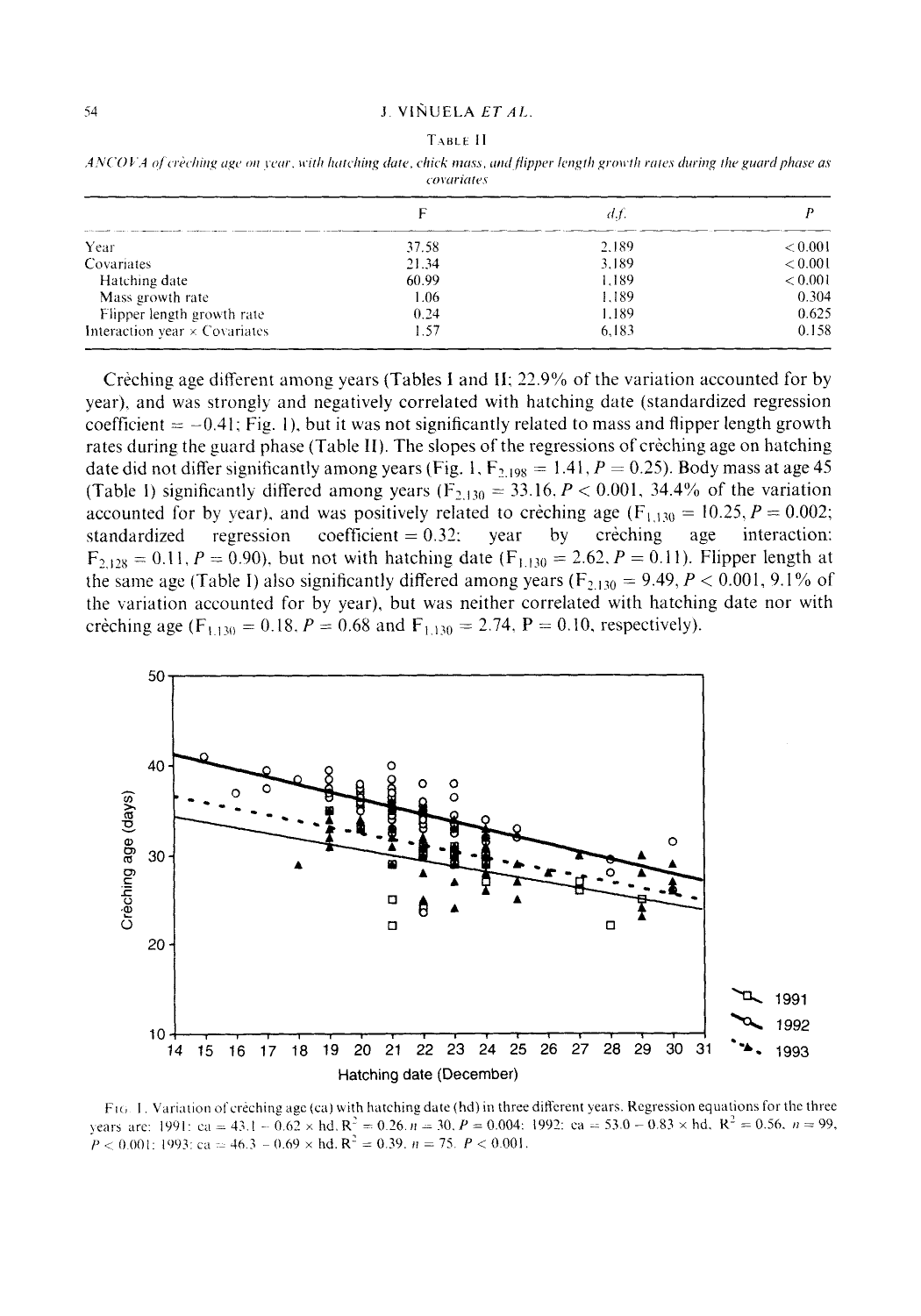

FIG. 2. Variation of fledging age (fa) with hatching date (hd) in three different years. Figures near dots show the number of overlapping points. Regression equations for the three years are: 1991:  $fa = 83.8 - 1.07 \times hd$ ,  $R^2 = 0.99$ ,  $n = 7$ ,  $P < 0.001$ ; 1992: fa = 60.9 - 0.38 × hd,  $R^2 = 0.46$ ,  $n = 29$ ,  $P < 0.001$ ; 1993: fa = 63.4 - 0.38 × hd,  $R^2 = 0.10, n = 13, P = 0.287.$ 

Chick survival until the age of 45 days (Table I) differed significantly between years  $(F_{2,198} = 7.61, P = 0.001, 7.1\%$  of the variation accounted for by year), being higher in 1993 than in the other two years (Table I). Hatching date did not significantly vary with chick survival  $(F<sub>1.200</sub> = 0.09, P = 0.76).$ 

Fledging age varied significantly between years  $(F_{2,43} = 15.29, P < 0.001, 47.1\%$  of the variation accounted for by year), and was negatively correlated with hatching date  $(F_{1,43} = 36.24, P < 0.001$ ; Fig. 2) and creching age  $(F_{1,43} = 4.09, P = 0.049)$ , the effect due to hatching date being stronger as shown by the standardized regression coefficients (hatching date  $= -0.78$ , crèching age  $= -0.26$ ). The interactions between year and each covariate were significant (hatching date:  $F_{2,43} = 5.34$ ,  $P = 0.008$ ; creching age  $F_{2,43} = 4.75$ ,  $P = 0.014$ ), showing that the effects of hatching date and crèching age on fledging age varied between years (Fig. 2). For the same hatching date, chicks in 1991 fledged at older ages than in the other two years, fledging age decreasing with hatching date at a higher rate in 1991.

# **Discussion**

Hatching dates in our population were, to our knowledge, the earliest recorded for the species (Lishman, 1985: 8-24 January in a more northerly location; Trivelpiece, Trivelpiece & Volkman, 1987: 22 December-3 January at a similar latitude; Conroy, Darling & Smith, 1975: first hatching on 26 December in a more northerly location). These early hatching dates indicate early laying dates that may be related to the special features of our study area, as it is a volcanic island.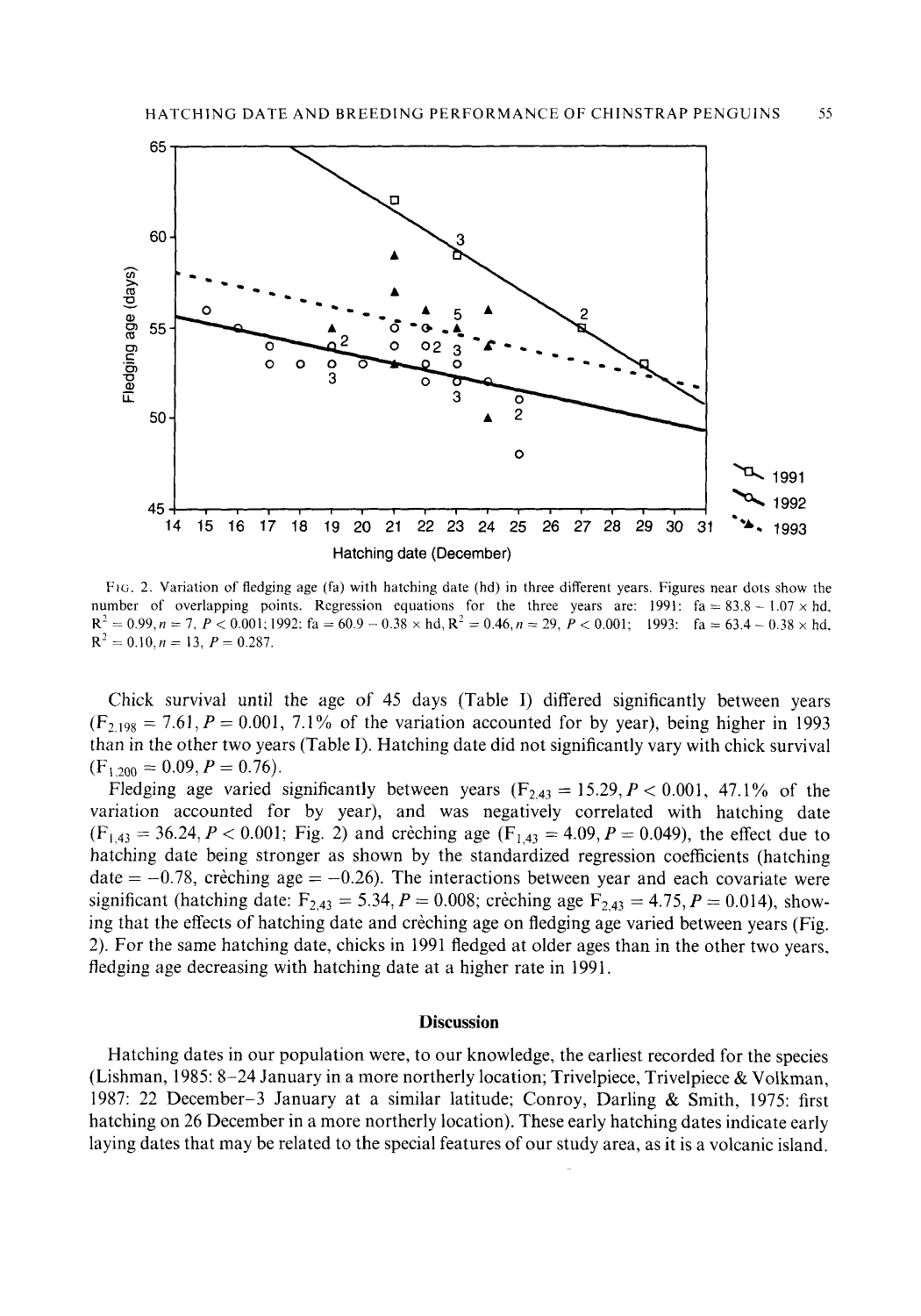# *5 0* **J. VINUELA** *ETAL*

Also. the Vapour Col rookery is located near the main geological fracture system of the island. The ground of the rookery showed thermal anomalies with temperatures as high as  $12^{\circ}$ C at 10 cm below ground (J. L. Diez, pers. comm.). One of the main factors determining the start of breeding in pygoscelid penguins is the timing of appearance of snow/ice-free ground (Williams, 1990), and this could occur especially early in our rookery.

Alinost every long-term study on breeding performance of gentoo and Adelie penguins has reported important year-to-year variation in laying dates, chick growth, or breeding success (Williams, 1990; Williams & Croxall, 1991; Bost & Jouventin, 1991). Annual variation of laying/ hatching dates in pygoscelid penguins has been related to two different factors (e.g. Trivelpiece *et d..* 1987): (I) persistence of pack ice: long spring-summer persistence of pack ice may delay the arrival to the rookeries and consequently laying dates: (2) food availability: in years of low food availability the penguins may need longer time to store pre-laying reserves. In our study, 1991 was clearly a 'bad' year, with late hatching and poor breeding performance, while in the following two years there was a good breeding performance with respect to chick growth, despite the difference in hatching dates. In 1991. there was a longer persistence and greater abundance of pack ice on the sea than in the other two years (pers. obs.). Pack ice persistence has been shown to have a strongly detrimental effect on breeding success in this species (Conroy **et** *al.,* 1975; Volknian. Presler & Trivelpiece. 1980: Fraser *et a/.,* 1992; Croxall, 1992). Hatching dates during 1993 were as late *as* during 1991. but 1993 was a year of good breeding performance. Probab\y a combination of both factors have been acting during our three-year study period: long persistence of ice and low food availability during 1991 (similar to results reported by Croxall, 1992). but only long persistence of ice (or snow cover) not related to low food availability during 1993 (delayed laying not related to poor breeding success as shown in several studies: Williams, 1990; Williams & Croxall. 1991: Bost & Jouventin, 1991).

If early breeding is advantageous, we would expect that consistently late breeding pairs would be of a lower 'quality' and thus show a poorer breeding performance than early pairs. That breeding dates are consistent for pairs is shown by the significant repeatability of hatching dates of the same pairs from year-to-year (also found in Adélie penguins, Spurr, 1975). Hatching date did not markedly affect early chick growth or mortality. This suggests that early and late pairs devote the same amount of resources to their chicks at the initial stages of chick care. The chicks of late pairs creched at *a* younger age; early growth of chicks was not related to creching age; and the chicks were left unguarded at an older age in the 'good' year (1992). These results suggest that: (1) the decision of leaving the chicks unguarded is taken by the adults and is not related to the growth or age of the chicks (Williams, 1990); (2) high 'quality' adults leave the chicks unguarded at older ages (Taylor. 1962): and **(3)** the decision to leave the chicks unguarded is probably based on the condition of the adults. those in better condition delaying the decision.

Final mass of the chicks (at 45 days of age) was positively correlated with creching age, but not with hatching date. Also, late creching chicks fledged earlier. So, although the time when both adults gathering food simultaneously was delayed for late creching families, they attained a better growth performance. This indicates the existence of important 'quality' differences between late and early hatching pairs. Feeding conditions of chicks left unguarded is hazardous: they must find arriving adults in time or become involved in feeding chases with uncertain results (Bustamante. Cuervo & Moreno. 1992). Consequently, the feeding of chicks left unguarded earlier could be more irregular than that of chicks guarded by their parents. This could explain why the age at which the chicks are left unguarded may be more important in determining final growth rate than hatching date.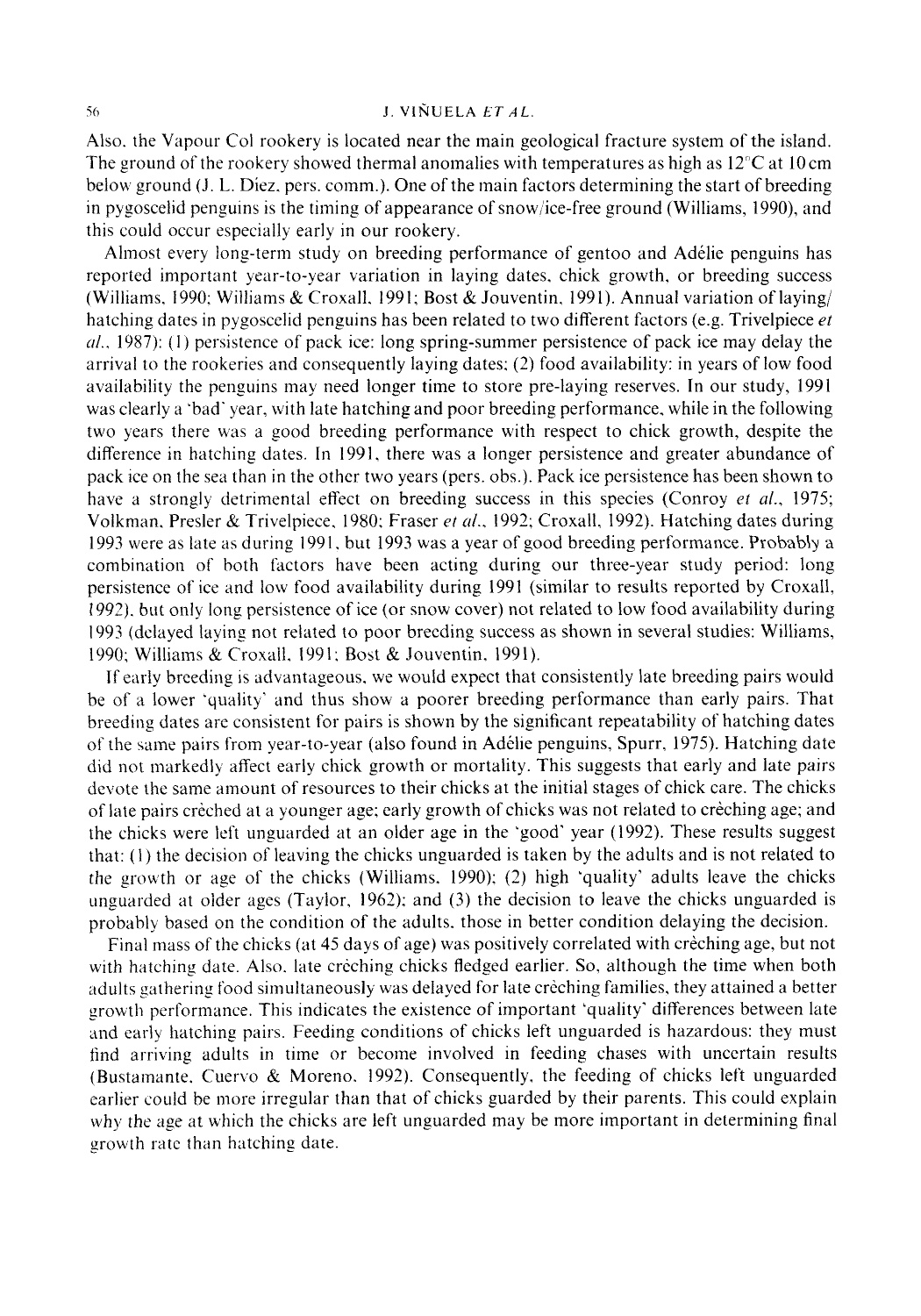# HATCHING DATE AND BREEDING PERFORMANCE OF CHINSTRAP PENGUINS 57

The chicks of late-hatching pairs fledged at younger ages (independently of the effects of year and crèching age), and this effect was more marked in the 'poor' year (1991). In a year of poor breeding performance (presumably associated with low food availability), chicks may require more time to attain fledging condition, but parents of late-hatched chicks may reduce investment at the end, thus inducing them to fledge at a similar age as in years of higher food availability. The advancement of fledging of late-hatched chicks can be explained in two ways. First, fledging is more synchronous than hatching or creching. This may reflect a contagious 'social' effect, i.e. when the majority of chicks have departed from the colony, the rest may be induced to precipitate fledging, thus truncating the distribution of fledging dates. Secondly, it may reflect the restriction of breeding time in Antarctica. After fledging of their chicks, adult penguins must moult, and they must do it before the arrival of autumn. There must be conflicting pressures between feeding chicks and advancing the period of premoult reserve storage, and, consequently, a clear-cut limit to the extension of the breeding season. After a critical time (perhaps indicated by changes in daytime length), and given that penguins are long-lived birds with several opportunities to breed. they may stop the investment in the current brood to divert energy to moulting, thus favouring their own survival (Bost & Jouventin, 1991). This must be especially important for chinstrap penguins, as they are the pygoscelid with the latest laying dates (Trivelpiece *et al..* 1987). The laying periods of gentoo and chinstrap penguins is reduced as latitude of breeding sites increases (Conroy *er al.,* 1975; Bost & Jouventin, 1990), this probably reflecting the shorter time available for breeding at higher latitudes. High 'quality' chinstrap penguins might start breeding as early as possible, but the factors limiting an earlier start of breeding remain to be explored (timing of availability of snow/ice-free nesting sites, avoiding competition with other pygoscelid species. or existence of handicaps for too early breeders).

There are contradictory results about the effect of laying/hatching dates on the breeding performance of pygoscelid penguins, some studies showing negative effects of late laying/ hatching (Spurr, 1975; Bost & Jouventin, 1991), while others do not show any effects (Davis & McCaffrey, 1986; Williams, 1990). Our results show that late hatching has negative consequences for chicks, owing to being left unguarded and having to fledge at younger ages. Being left unguarded earlier implies slower growth, probably a reflection of parental quality. In future studies of breeding success, it may be important to remove the effect of interannual variation in breeding parameters.

The present study was supported by grant ANT91-1264 from the Spanish C.I.C.Y.T. (Plan Nacional Antártico). Transport to and from the Island was offered by the 'Hespérides', Spanish Navy. We gratefully acknowledge the hospitality and logistic support offered at the Spanish Base 'Gabriel de Castilla' of the Spanish Army and the Argentine Base on Deception Island during the three years. The late J. L. Diez kindly measured ground temperatures in the rookery.

#### REFERENCES

- Ainley, D. G., LeResche, R. E., Sladen, W. J. L. (1983). *Breeding biology of the Adélie penguin*. Berkeley: University of California Press.
- Bost. C. A. & Jouventin, P. (1990). Evolutionary ecology of Gentoo penguins. In *Penguin hiologj:* 85-1 12. Davis, L. **S.**  & Darby, J. T. (Eds). London: Academic Press.
- Bost, C. A. & Jouventin, P. (1991). The breeding performance of the Gentoo penguin *Pygoscelis papua* at the northern edge of its range. *his* **133** 14-25.
- Bustamante, J., Cuervo, J. J. & Moreno, J. (1992). The function of feeding chases in the Chinstrap penguin *Preoscelis nntarcticn. Anim. Behav.* **44** 753-759.